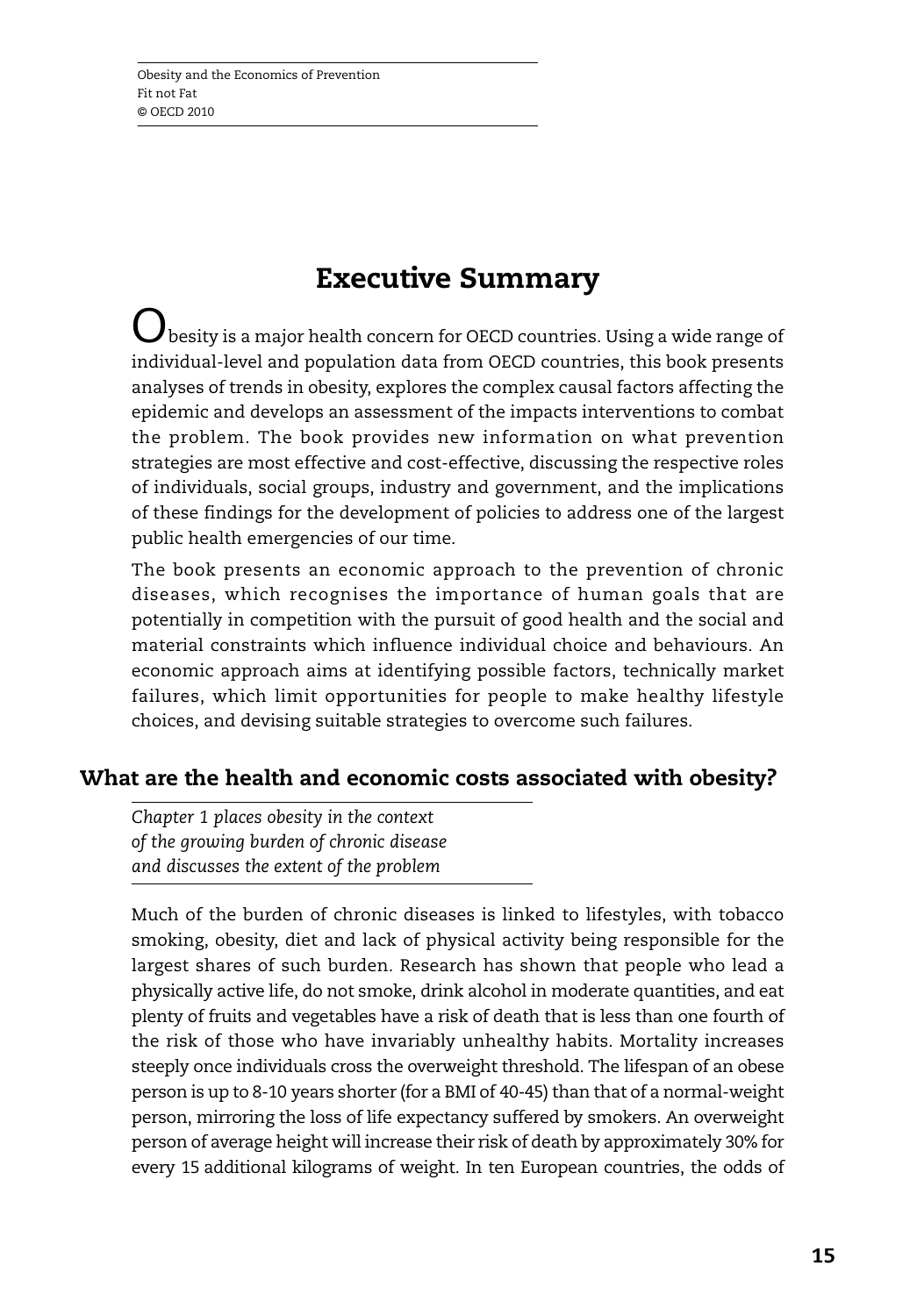disability, defined as a limitation in activities of daily living (ADL), are nearly twice as large among the obese as in normal weight persons.

An obese person generates higher health care expenditures than a normalweight person and costs increase disproportionately at increasing levels of BMI. However, over a lifetime, existing estimates suggest that an obese person generates lower expenditures than a person of normal weight (but higher than a smoker, on average).

#### **What are the trends in obesity – past and future?**

*Chapter 2 looks at the development of obesity over time and its relationship to changes in diet and lifestyle*

Height and weight have been increasing since the 18th century in many of the current OECD countries, as income, education and living conditions gradually improved over time. Surveys began to record a sharp acceleration in the rate of increase in body mass index (BMI) in the 1980s, which in many countries grew two to three times more rapidly than in the previous century. While gains in BMI had been largely beneficial to the health and longevity of our ancestors, an alarming number of people have now crossed the line beyond which further gains become more and more detrimental. Before 1980, obesity rates were generally well below 10%. Since then, rates have doubled or tripled in many countries, and in almost half of OECD countries 50% or more of the population is overweight.

Rates of overweight and obesity vary considerably across OECD countries, but have been increasing consistently over the past three decades everywhere. If recent trends in OECD countries continue over the next ten years, projections suggest that pre-obesity rates (a BMI above the normal limit of 25 but below the obesity level of 30) for the 15-74 age group will stabilise progressively, and may even shrink slightly in many countries, while obesity rates continue to rise.

On the one hand, obesogenic environments, including physical, social and economic environments, have contributed to higher obesity rates over the past 30 years by exerting powerful influences on people's overall calorie intake, on the composition of their diets and on the frequency and intensity of physical activity at work, at home and during leisure time. On the other hand, changing individual attitudes, reflecting the long-term influences of improved education and socio-economic conditions, have countered environmental influences to some extent.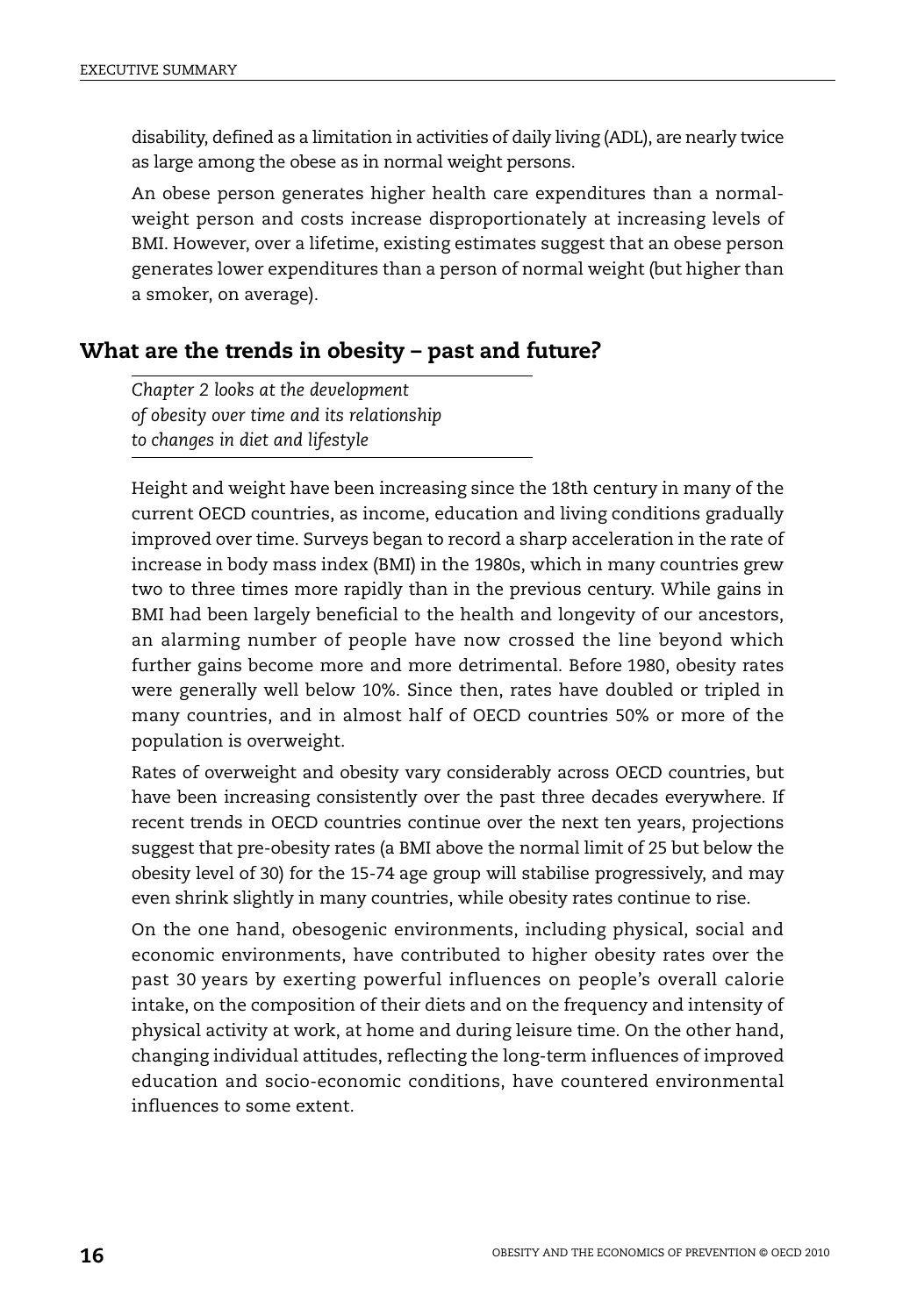# **Which groups are the most affected by obesity? What are the social impacts of obesity?**

*Chapter 3 looks at how age, gender education and socio-economic status affect obesity rates and, conversely, at how obesity affects labour market opportunities and outcomes*

There does not appear to be a uniform gender pattern in obesity across countries. Worldwide, obesity rates tend to be higher in women than in men, other things being equal, and the same is true, on average, in the OECD area. Male obesity rates have also been growing faster than female rates in most OECD countries. The gender dimension is especially important because of its significant interactions with other individual characteristics, such as socioeconomic condition or ethnicity.

A complex relationship exists between socio-economic condition and obesity. For example, this relationship changes as economies become more developed, with poorer people more likely to be affected in rich countries. Analyses of data from more than one third of OECD countries show important social disparities in overweight and obesity in women and lesser or no disparities in men. Social disparities within countries are larger in obesity than in overweight, but when comparisons across countries are made, the size of disparities is not related to countries' overall obesity rates. With few exceptions, social disparities in obesity remained remarkably stable over the past 15 years.

Social disparities are also present in children in three out of four countries examined, but no major differences between genders are observed in degrees of disparity. The gap in obesity between children who belong to ethnic minorities and white children in England and in the United States is larger than that observed in adults.

Disparities in labour market outcomes between the obese and people of normal weight, which are particularly strong in women, are likely to contribute to the social gradient in overweight and obesity. The obese are less likely to be part of the labour force and to be in employment. Discrimination in hiring decisions, partly due to expectations of lower productivity, contributes to the employment gap. White women are especially disadvantaged in this respect. The obese are likely to earn less than people of normal weight. Wage penalties of up to 18% have been associated with obesity in existing research. The obese tend to have more days of absence from work, a lower productivity on the job and a greater access to disability benefits than people of normal weight. The need for government intervention to protect the obese in labour markets and ensure they enjoy the same opportunities as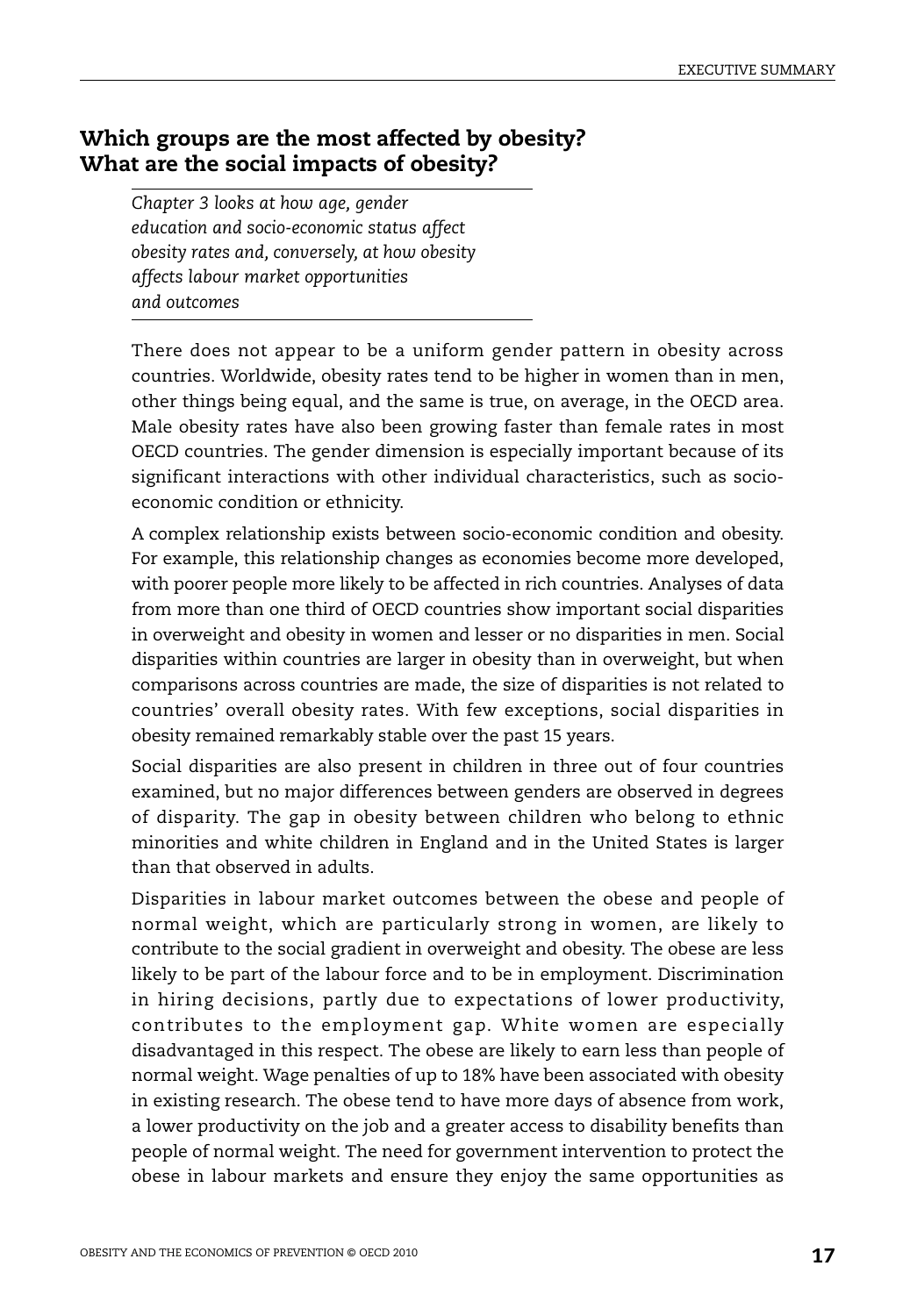anyone else in terms of employment, type of job, sector of occupation and pay naturally follows the evidence presented in Chapter 3.

## **How did obesity become a problem?**

*Chapter 4 explores some of the key dynamics that have contributed to the obesity epidemic, including the role of factors which have made it difficult for individuals to handle increasing environmental pressures*

The obesity epidemic is the result of multiple, complex and interacting dynamics, which have progressively converged to produce lasting changes in people's lifestyles. The supply and availability of food have changed remarkably in the second half of the 20th century, in line with major changes in food production technologies and an increasing and increasingly sophisticated use of promotion and persuasion. The price of calories fell dramatically and convenience foods became available virtually everywhere at any time, while the time available for traditional meal preparation from raw ingredients shrunk progressively as a result of changing working and living conditions. Decreased physical activity at work, increased participation of women in the labour force, increasing levels of stress and job insecurity, longer working hours for some jobs, are all factors that, directly or indirectly, contributed to the lifestyle changes which caused the obesity epidemic.

Government policies have also played a part in the obesity epidemic. Examples include subsidies (*e.g.* in agriculture) and taxation affecting the prices of lifestyle commodities; transport policies, some of which have led to an increased use of private means of transportation; urban planning policies leaving scarce opportunities for physical activity, or leading to the creation of deprived and segregated urban areas that provide fertile grounds for the spread of unhealthy lifestyles and ill health.

The question must be asked of whether the changes that fuelled obesity and chronic diseases in the past decades are simply the outcome of efficient market dynamics, or the effect of market and rationality failures preventing individuals from achieving more desirable outcomes. In the design and implementation of prevention policies special attention must be placed on the role of information, externalities and self-control issues, including the role of "social multiplier" effects (the clustering and spread of overweight and obesity within households and social networks) in the obesity epidemic. Evidence of similar failures is reviewed and the scope for prevention to address some of the consequences of those failures is discussed in the book.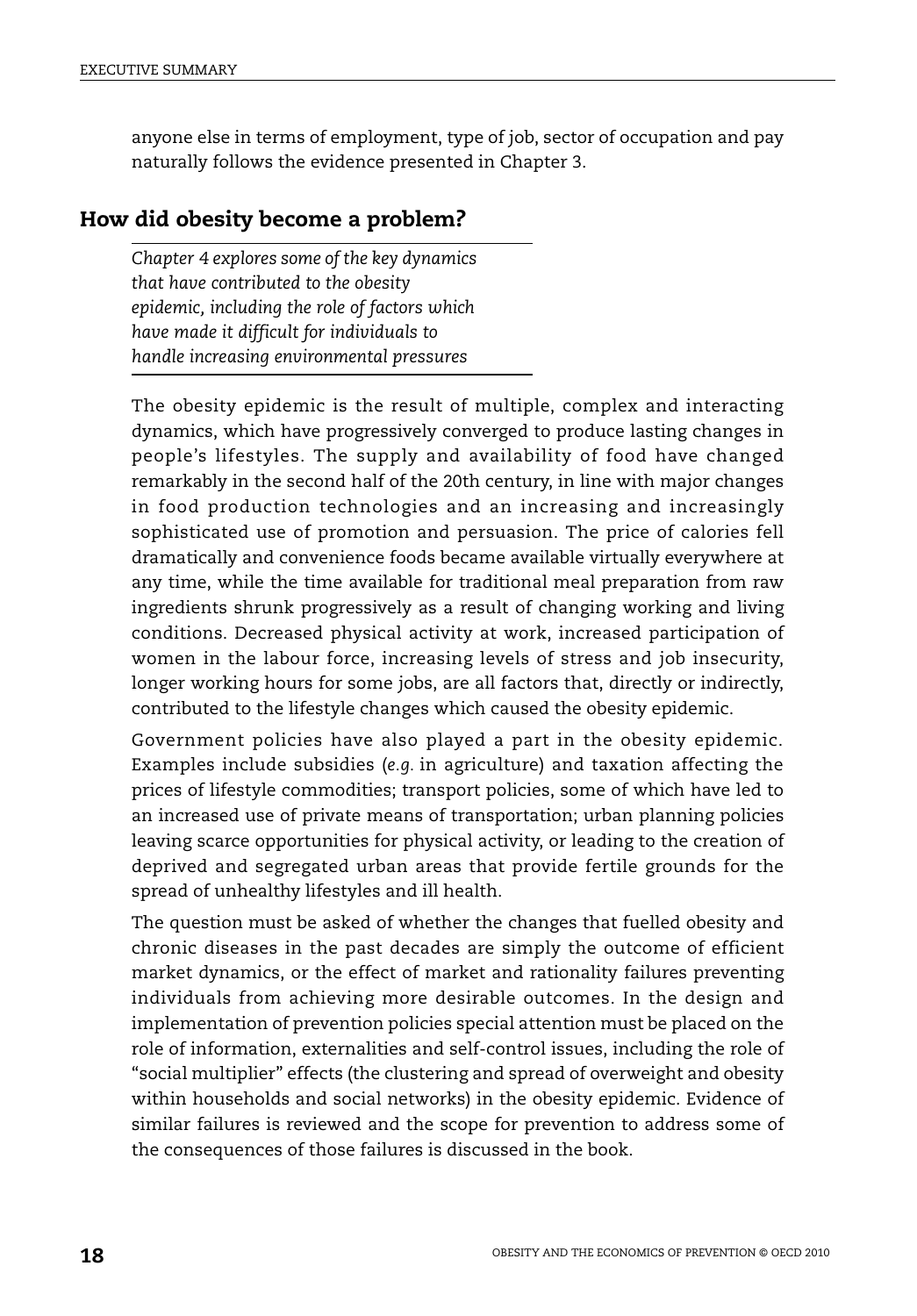## **What can governments and markets do to improve health-related behaviours?**

*Chapter 5 looks at the broad range of actions taken in recent years to improve nutrition and physical activity in OECD countries*

Governments can increase choice by making new healthy options available, or by making existing ones more accessible and affordable. Alternatively, they can use persuasion, education and information to make healthy options more attractive. These are often advocated as minimally intrusive interventions, but governments may not always deliver persuasion effectively and in the best interest of individuals, and it is difficult to monitor whether they do so. Regulation and fiscal measures are more transparent and contestable interventions, although they hit all consumers indiscriminately, may be difficult to organise and enforce and may have regressive effects. Interventions that are less intrusive on individual choices tend to be more expensive, while interventions that are more intrusive have higher political and welfare costs.

A survey of national policies in 2007-08 covering all OECD and EU countries shows that governments acknowledge that individuals are often exposed to large amounts of potentially confusing information on health and lifestyles from a variety of sources, and assert that it is primarily their responsibility to act as a balanced and authoritative source of information, thus providing clear guidance to individuals who struggle to cope with increasingly powerful environmental influences.

Many governments are intensifying their efforts to promote a culture of healthy eating and active living. A large majority of them have adopted initiatives aimed at school-age children, including changes in the school environment, notably regarding food and drink, as well as improvements in facilities for physical activity. The second most common group of interventions involves the public health function of health systems. These interventions are primarily based on the development and dissemination of nutrition guidelines and health promotion messages to a wide variety of population groups through numerous channels, as well as promotion of active transport and active leisure. Governments have been more reluctant to use regulation and fiscal levers because of the complexity of the regulatory process, the enforcement costs involved, and the likelihood of sparking a confrontation with key industries.

The private sector, including employers, the food and beverage industry, the pharmaceutical industry, the sports industry and others, has made a potentially important contribution to tackling unhealthy diets and sedentary lifestyles, often in co-operation with governments and international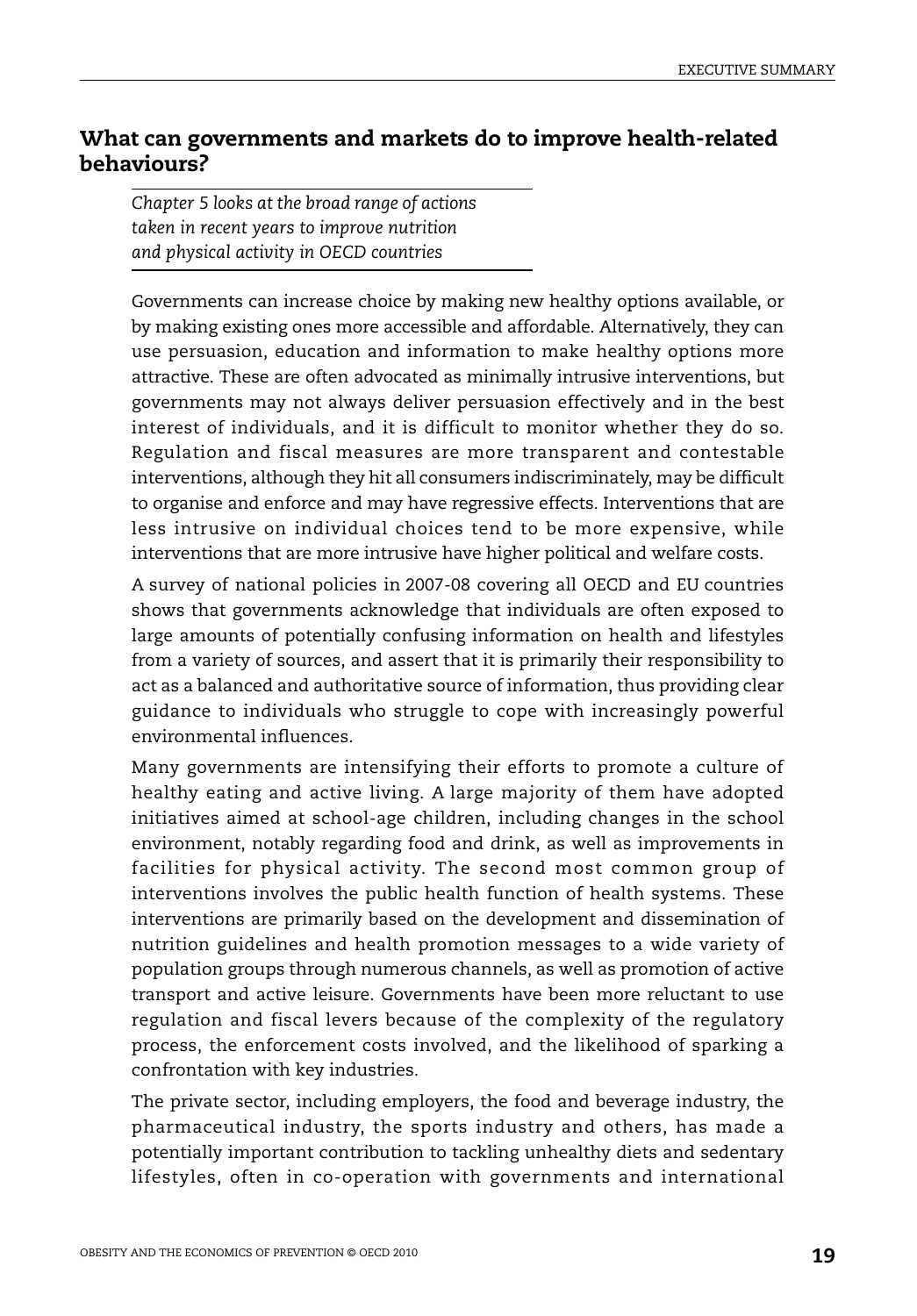organisations. Evidence of the effectiveness of private sector interventions is still insufficient, but an active collaboration between the public and the private sector will enhance the impact of any prevention strategies and spread the costs involved more widely. Key areas in which governments expect a contribution from the food and beverage industry are: food product reformulation; limitation of marketing activities, particularly to vulnerable groups; transparency and information about food contents.

#### **What interventions work best and at what cost?**

*Chapter 6 presents a comprehensive analysis of the impacts of nine different health interventions on obesity and related chronic diseases in five OECD countries: Canada, England, Italy, Japan and Mexico*

Interventions aimed at tackling obesity by improving diets and increasing physical activity in at least three areas, including health education and promotion, regulation and fiscal measures, and counselling in primary care, are all effective in improving health and longevity and have favourable costeffectiveness ratios relative to a scenario in which chronic diseases are treated only as they emerge. When interventions are combined in a multipleintervention strategy, targeting different age groups and determinants of obesity simultaneously, overall health gains are significantly enhanced without any loss in cost-effectiveness. The cost of delivering a package of interventions would vary between USD PPPs 12 per capita in Japan to USD PPPs 24 in Canada, a tiny fraction of health expenditure in those countries, and also a small proportion of what is currently spent on prevention in the same countries.

Most of the interventions examined have the potential to generate gains of 40 000 to 140 000 years of life free of disability in the five countries together, with one intervention, intensive counselling of individuals at risk in primary care, leading to a gain of up to half million life years free of disability. However, counselling in primary care is also the most expensive of the interventions considered in the analysis. Interventions with the most favourable costeffectiveness profiles are outside the health care sector, particularly in the regulatory and fiscal domain. Interventions, especially those aimed at children, may take a long time to make an impact on people's health and reach favourable cost-effectiveness ratios.

Interventions add years of healthy life to people's health expectancy, reducing health care costs. However, the health benefits of prevention are such that people also live longer with chronic diseases, and years of life are added in the oldest age groups, increasing the need for health care. The interventions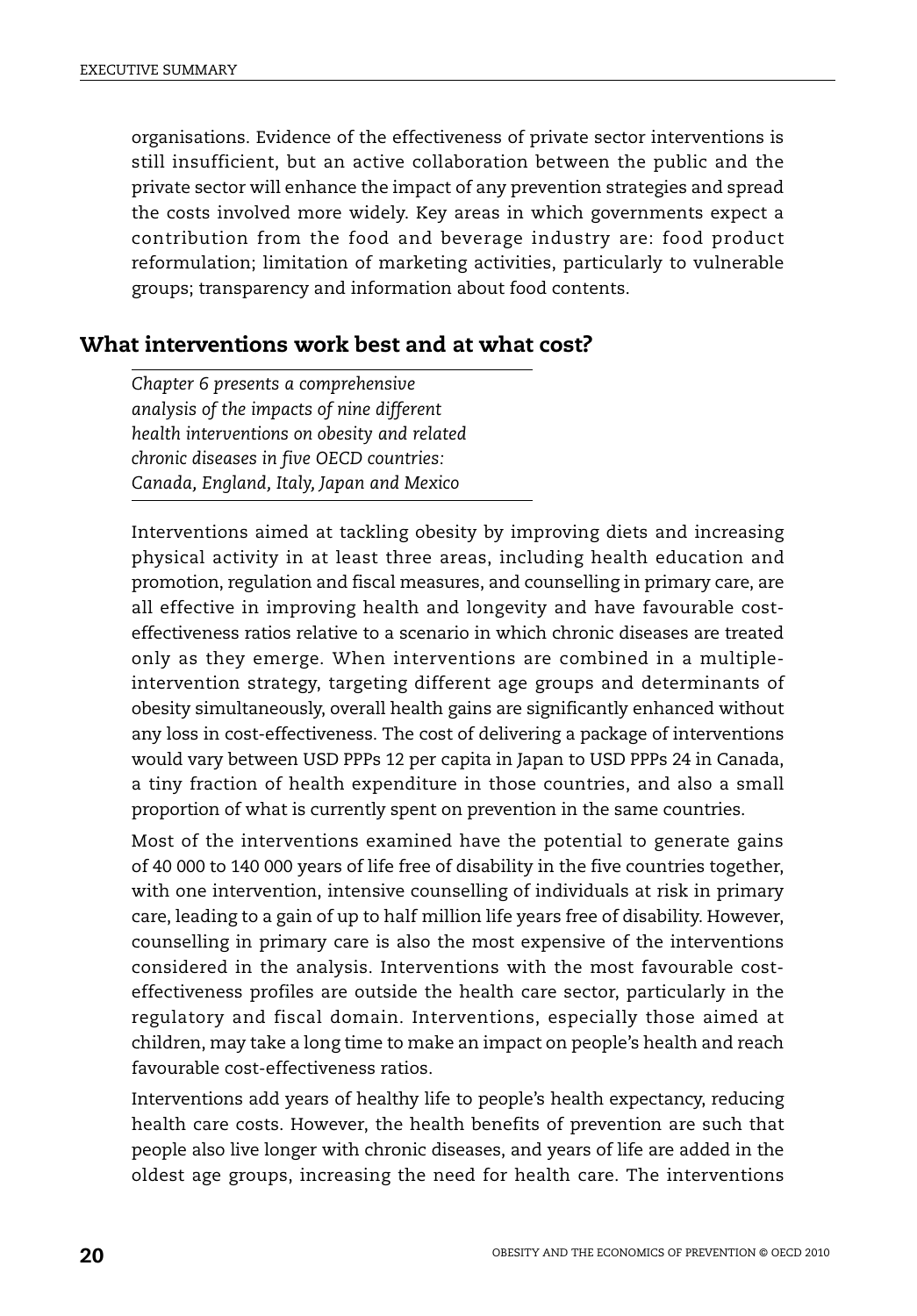assessed may, at best, generate reductions in the order of 1% of total expenditure for major chronic diseases. At the same time, many such interventions involve costs which outweigh any reductions in health expenditure. These costs may arise in different jurisdictions. Some are typically paid through public expenditure, but do not necessarily fall within health care budgets (*e.g.* the costs associated with regulatory measures, or interventions on the education or transport systems). Others fall outside public budgets altogether (*e.g.* most of the costs associated with worksite interventions).

The distributional impacts of interventions are mostly determined by differences in morbidity and mortality among socio-economic groups. Fiscal measures are the only intervention producing consistently larger health gains in the less well-off. The distributional impacts of other interventions vary in different countries.

Those reported in Chapter 6 are likely to be conservative estimates of the impacts to be expected in real world settings. Key drivers of success for preventive interventions include high participation (on both supply and demand sides), long-term sustainability of effects, ability to generate social multiplier effects, and combination of multiple interventions producing their effects over different time horizons.

### **How can an unhealthy societal trend be turned around?**

*Chapter 7 outlines the role of information, incentives and choice in designing policies to combat obesity and discusses the relevance of a multi-stakeholder approach to chronic disease prevention*

The main question addressed in this book is how to trigger meaningful changes in obesity trends. The short answer is by wide-ranging prevention strategies addressing multiple determinants of health. The reality is that every step of the process is conditioned not just by public health concerns, but by history, culture, the economic situation, political factors, social inertia and enthusiasm, and the particularities of the groups targeted.

Individual interventions have a relatively limited impact; therefore, comprehensive strategies involving multiple interventions to address a range of determinants are required to reach a "critical mass" – one that can have a meaningful impact on the obesity epidemic by generating fundamental changes in social norms. The development of comprehensive prevention strategies against obesity needs to focus on how social norms are defined and how they change; on the influence of education and information on obesity but also on the potential for government regulation to affect behaviours; and